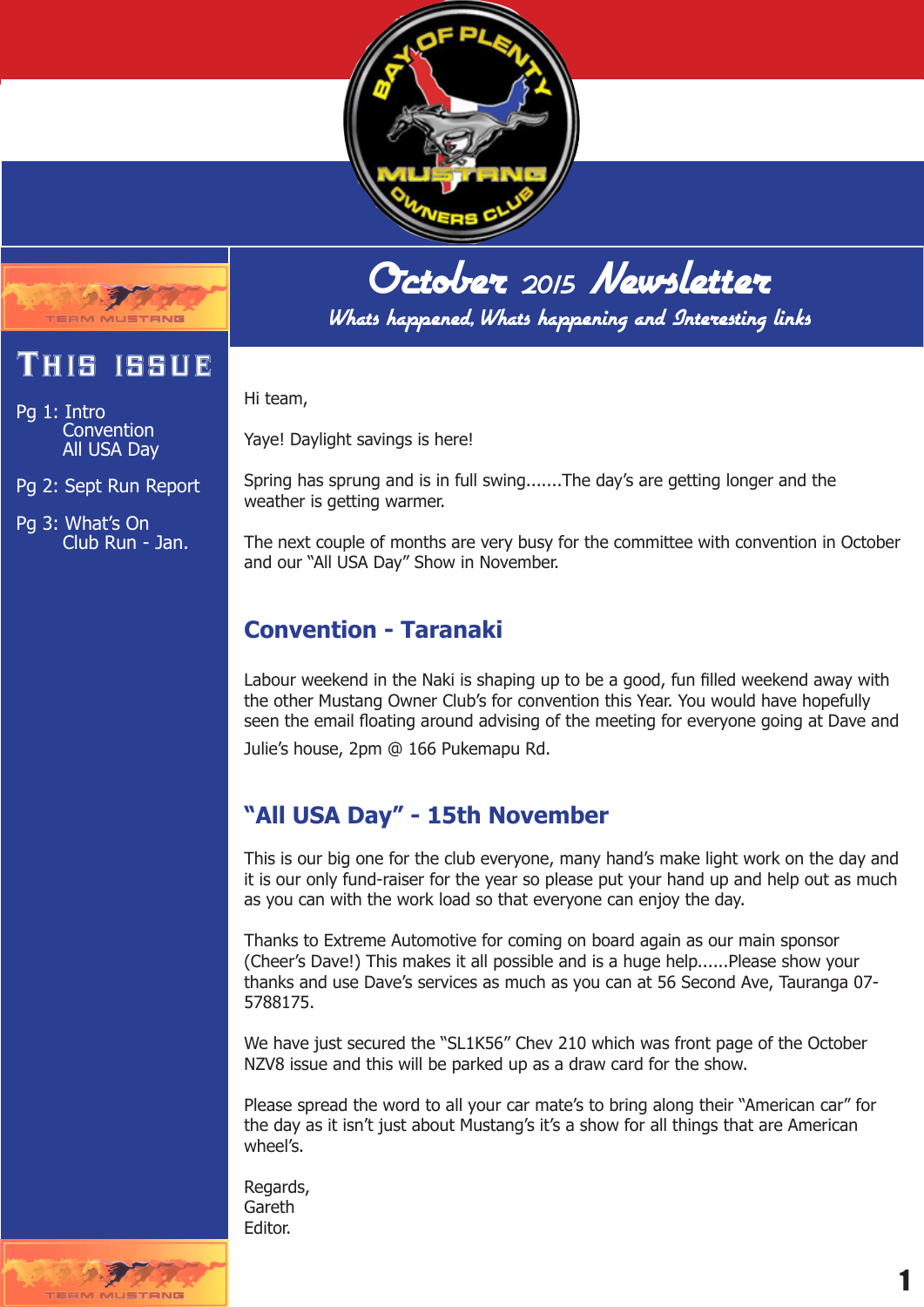

### **September Club Run - EBOP**

#### Sept Run Report

It was Sunday Sept 20th and we are back in Whakatane for our once a year club run. We had an awesome turn out of over 12+ Mustangs from all over the BOP. They came from Tauranga, Opotiki .Rotorua area and Local. And when I say awesome I mean it due to the weather. To have this number was a real credit to the owners as the weather wasn't nice at all. It rained 'cats & dogs' the night before and also in the early morning. But guess what ? We didn't cancel !!

After a quick [well not so quick] coffee at the Red Barn we all headed for a cruise to the Matahina Dam for a quick visit.

After a few photo's it was off to Lake Aniwhenua, and I would say most haven't seen this lake before. The rain had sort of stopped so we all got out for a walk around. We then headed to Galatea for the main part of the day. Some of the roads to the farm are long straight country roads and could be a lot of fun.

The museum belongs to Eric and Betty Steiner. Wow 13,000 beer cans from all around the world plus 9 cars in his collection.

Eric gave a talk about the museum and his wife [Betty] had made a cake as well. We stopped for lunch before we headed off to the next farm [across the road] to look at the tractor museum. This was amazing collection of tractors mainly FORDS.

They even started up and did a demo of a Racing FORD tractor by doing donuts and slides in the paddock next to the shed. He's mad but it did look like a lot of fun.. The club run and day ended here and everyone headed off home, Most went back via Rotorua so would have enjoyed some very long straight roads...

Can I just say 'Thanks' to everyone that turned up in the rain. I will do my best to order a 'dry' run next year....

Regards, Dave Sells Whakatane.